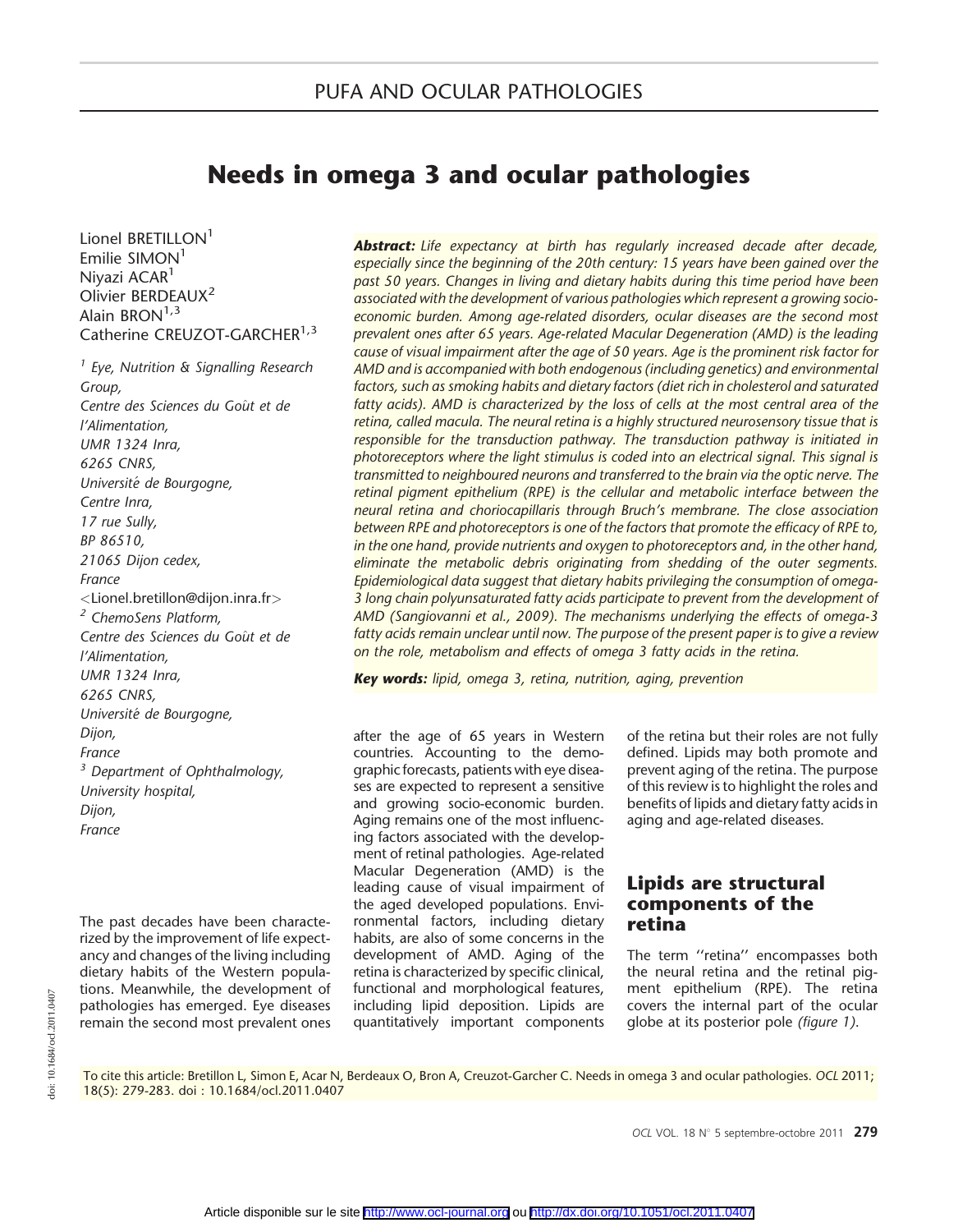The neural retina is a neurosensory tissue which primary function is to convert light photons into an electrical signal. This function is called the transduction pathway. The neurosensory retina contains photosensitive cells (rods and cones), neurons and glial cells. Various types of neurons are present in the neurosensory retina: bipolar cells, ganglion cells, amacrine cells, horizontal cells (figure 1). The architecture of the neurosensory retina is reverse to the way light enters. Cones and rods are located at the most external side of the neurosensory retina, at the vicinity of the RPE. The coding function of the retina is dependent not only to photoreceptors but also to neurons, glial cells and RPE which amplify the signal. Rods represent the prominent population of photoreceptors compared to cones, even in most diurnal animal species (Masland, 2001). The structural organization of photoreceptors and neurons in the retina is unique. The signal emerges from rods and cones independently, is transmitted to bipolar cells, converges to ganglion cells, and is transferred to the brain via the optic nerve. On the contrary to the cone pathway which involves a one-toone association of cone-bipolar cellganglion cell, the rod system is much more convergent since the signal from many rods is pooled to generate a signal

in one ganglion cells. About 100 millions of cones and rods and 1 million of ganglion cells are present in the retina. This relationship between photoreceptors, bipolar cells and ganglion cells maximizes the response to light, especially in rods. The ability of photoreceptors to convert light photons into an electrical signal is due to the presence of a photopigment (opsin in cones, rhodopsin in rods) in their outer segments. The outer segment of a photoreceptor consists in a stack of disk membranes (figure 2) that are synthesized in the proximal portion of the outer segment (close to inner segment, B-panel in figure 2), and shed at its apical side by the RPE (C-panel in figure 2). RPE forms villi that entrap the outer segments of the photoreceptors, and thereby improves the capacity of the RPE to eliminate the debris, and provide the neuroretina with nutrients.

Rhodopsin is a G-protein coupled receptor which is present in the outer segments. Absorption of photons by rhodopsin yields conformational movements of rhodopsin that result in activation of the G-protein and biological response. The lipid environment of rhodopsin is a key effector of these changes (Brown et al., 2010). The neurosensory retina is composed of 90% phospholipids and 10% cholesterol (Bretillon et al.,



Figure 1. Structure of the human eye and organization of the retina

2008; Fliesler and Bretillon, 2010). Docosahexaenoic acid (DHA) is a long chain polyunsaturated fatty acid (LC-PUFA) from the omega 3 series. It is present at high levels in the neurosensory retina: about 15% in the whole human retina (Bretillon et al., 2008), and accounts for 50% of the fatty acids in the outer segments of photoreceptors (Fliesler and Anderson, 1983). DHA improves the kinetics of the photocycle by creating specific inter-molecular associations with rhodopsin.Thehighlyunsaturatedchemical structure of DHA with six double bonds confers enhanced fluidity to DHArich membranes which ameliorates their biophysical parameters. On the contrary, saturated fatty had opposite effects (Litman and Mitchell, 1996); cholesterol stabilizes rhodopsin and impairs rhodopsin activation (Grossfield et al., 2006). Electroretinography is a suitable method to monitor the capacity of the retina to respond to light stimulus. The retina of animals reared under a diet deficient in omega 3 fatty acids is depleted in DHA, and shows a reduced electroretinographic response (Neuringer et al., 1986). In addition to DHA, very LC-PUFA with 32 or 34 atoms of carbon are found in the human retina (Berdeaux et al., 2010). Their function remains uncertain but their deficiency is associated with a specific retinal phenotype including impaired electroretinographic response, increased accumulation of a toxic vitamin A derivative and degeneration of photoreceptor cells in the central retina (Agbaga et al., 2008; Karan et al., 2005). These features are associated with mutations in the gene coding ELOVL4 (elongation of very long chain fatty acids 4) and with the dominantly inherited juvenile macular degeneration called Stargardt-like macular dystrophy (STGD3) in humans (Karan et al., 2005). The interested reader should refer to the review from Berdeaux in the present issue of the journal.

## Where do fatty acids in the retina come from?

The capacity of the retina to get enriched in DHA from dietary sources is relatively low. Bazan reported two decades ago that DHA is recycled with high efficiency in the outer segments and is also provided by circulating sources (Bazan, 1989). But the relative contribution of exogenous sources and recycling to retinal DHA remains poorly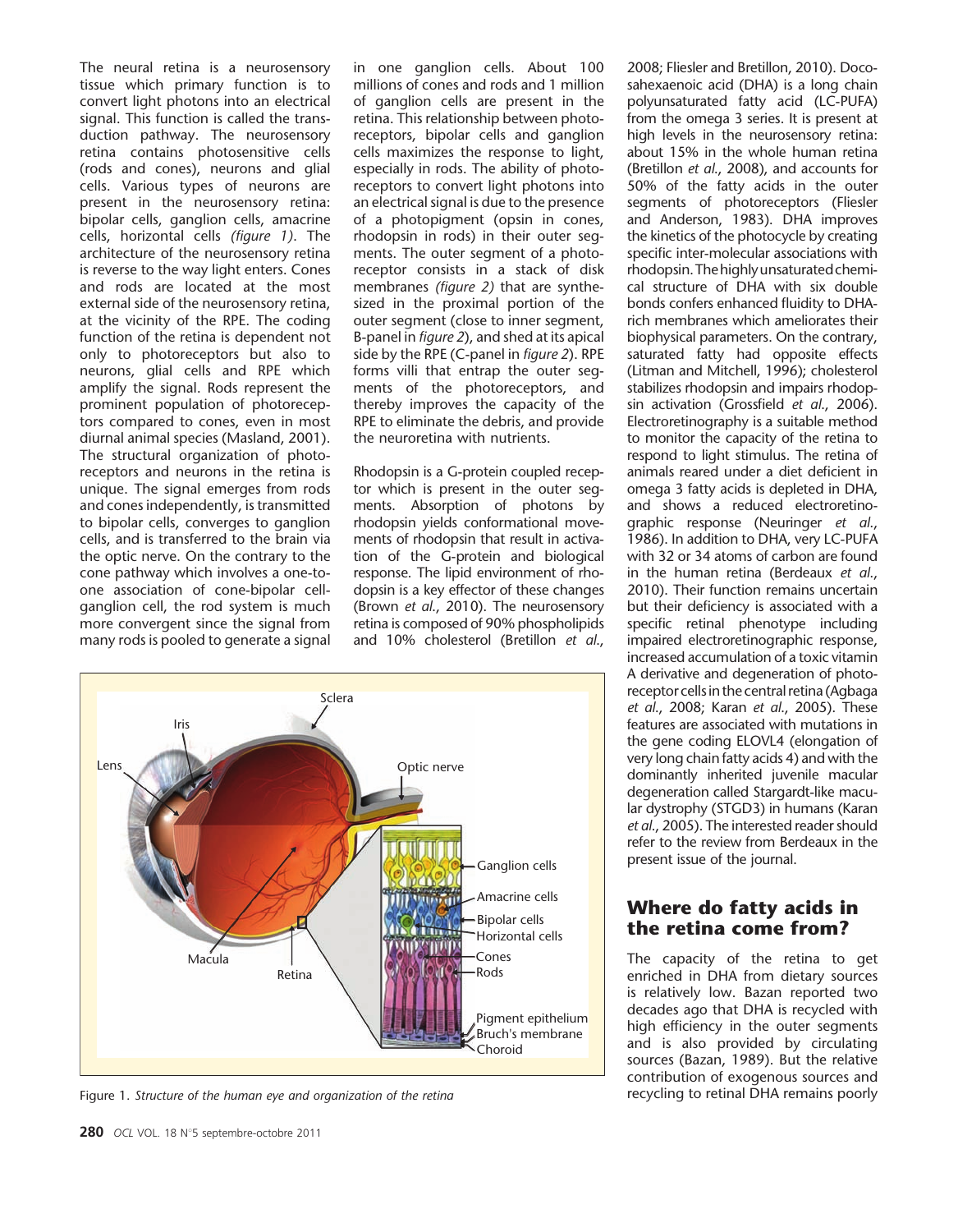

Figure 2. Morphological structure of the whole (A-panel) and outer retina (B- and C- panels)

defined. Recently, we have analyzed retinal and adipose tissue samples from human donors. The fatty acid profile of adipose tissue was considered as a surrogate for long term history intake in dietary fatty acids of the subjects. Linoleic acid is exclusively of dietary origin. Its content in the neurosensory retina was strongly and positively associated with its adipose tissue level. On the contrary, no similar association was observed with DHA levels (Bretillon et al., 2008). Therefore, we suggest that only a small portion, at best, of retinal DHA may be derived from dietary DHA. The efficacy of dietary supplementation with DHA to enhance the accumulation of DHA in the neurosensory retina remains unknown in humans. Data in laboratory animals favour a positive although relatively minor effect. Indeed, using long term supplementations with omega 3 LC-PUFA (19.2% of the dietary fatty acids), DHA concentration increases in the retina only by less than 10%, compared to a control diet devoid of omega 3 LC-PUFA (Schnebelen et al., 2009; Schnebelen et al., 2009).

Circulating fatty acids are found esterified with a glycerol backbone in triglycerides and phospholipids, and linked to cholesterol in cholesteryl esters. Triglycerides are the major lipid components of chylomicrons and VLDL which are

produced and remodelled in the early hours after meal by enterocytes and liver, respectively. Cholesteryl esters represent the prominent lipid class in LDL. It has been shown with labelled molecules that LDL can reach the RPE and deliver their content therein (Tserentsoodol et al., 2006). We found in human samples that the fatty acid moiety in cholesteryl esters is in close association with the fatty acid profile of the neurosensory retina (Bretillon et al., 2008), suggesting that cholesteryl esters can be carriers of circulating fatty acids, including DHA, to the neurosensory retina.

## Influence of dietary lipids in retinal aging age-related retinal diseases

#### Fatty acids and Age-related Macular Degeneration (AMD)

Aging, and to a greater extent Agerelated Macular Degeneration (AMD), is associated with the accumulation of extracellular lipid particles at the basement of RPE, within Bruch's membrane (Curcio et al., 2009) (see figure 1 for location of Bruch's membrane). These lipid particles take part of complex deposits called drusen which accumulation is a clinical sign of maculopathy: the early stage of AMD. The composition of drusen has not been fully determined, but include lipofuscin, fibrillar and nonfibrillar amyloid, cholesterol, glycoproteins, vitronectin, inhibitors and activators of the extracellular matrix, complement factor H, complement component C3, and zinc. This accumulation of debris creates a lipid wall which participates to the age-associated thickening of Bruch's membrane and to the increase in hydraulic resistance. Such accumulation of lipid-rich particles within Bruch's membrane may reduce the fluxes of nutrients to the retina, and may be involved in the partial loss of retinal functionality in a relevant rodent model of aging of the human retina: the transgenic mouse expressing the human apolipoprotein  $B_{100}$  and lacking LDLreceptor (Bretillon et al., 2008).

AMD targets a specific area of the retina: the macula (figure 1). Visual field of AMD patients is characterized by the loss of central vision. AMD patients therefore poorly discriminate colors and details. Aging, genetic and environmental factors participate to the development of AMD, advanced age being the prominent one. High fat intake, and especially saturated fatty acids and cholesterol, has been associated with higher risk for AMD (Age-Related Eye Disease Study Research Group, 2007). Advanced stages of AMD are of two types: wet or dry AMD. Wet AMD, also called neovascular AMD, affects about 40% of the population with late AMD. It is characterized by choroidal neovascularization, whereas the primary clinical characteristic of dry AMD is the appearance of RPE atrophy, also called geographic atrophy. The clinical management of patients with neovascular AMD is of peculiar interest given the incidence of choroidal neovascularisation, and potentially intraretinal haemorrhages. Drug therapies and laser treatments are so far gold standards for clinical ophthalmologists in AMD patients. Preventive approaches would also be pertinent in patients with maculopathy.

AREDS (Age-Related Eye Disease Study) is a multicenter study funded by the National Institutes of Health in the USA. This natural history study and phase III clinical trial was designed to assess the clinical course, prognosis, risk factors, and nutrient-based prevention and treatment of AMD. More than 4700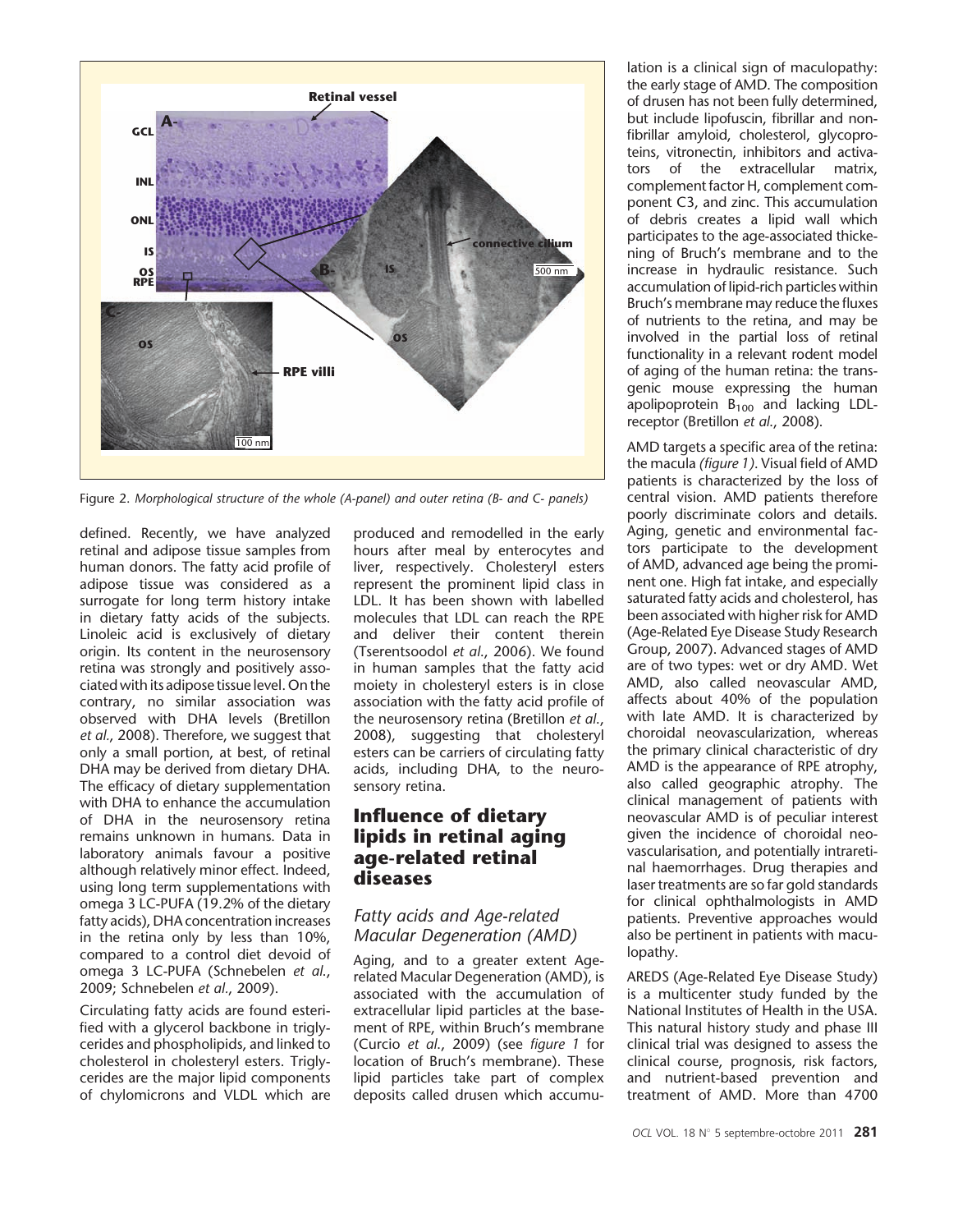participants were initially enrolled from November 1992 to January 1998. The 5-years follow-up was completed in April 2001, and continued until December 2005 to evaluate the 4-years clinical course and progression of AMD for participants previously enrolled in the trial. Numerous reports have been published so far on this trial. The last one reveals that participants who have the highest omega 3 LC-PUFA intake (0.11% of total energy intake) were 30% less likely to develop geographic atrophy and neovascular AMD than lower consumers (0.01% of total energy intake) (Sangiovanni et al., 2009). The Blue Mountains Eye Study in Australia has reported similar association: one serving of fish per week was associated with reduced risk of early AMD by 30%, primarily in subjects with less than the median linoleic acid consumption (Tan et al., 2009). The US Twin Study of AMD was derived from the National Academy of Sciences*–*National Research Council World War II Veteran Twin Registry. This registry is the largest population-based twin registry in the US and includes information for 15924 white male twin pairs born between 1917 and 1927 who served in the US armed forces. The large size of this population gave the unique opportunity to evaluate the role of genetic and environmental risk factors for age-related diseases including AMD. Data from 681 twins report that two or more servings of fish per week reduced the risk of AMD by 2-fold. This reduction in risk was seen primarily among subjects with low levels of linoleic acid intake (Seddon et al., 2006).

The mechanisms behind this protection are poorly defined. We recently questioned whether following the epidemiological-based guidelines (increase omega 3 LC-PUFAs and reduce linoleic acid intake) would enhance the enrichment of the neurosensory retina and RPE with omega 3 LC-PUFAs, and modulate gene expression in the neurosensory retina (Simon et al., 2011). Diets rich in omega 3 LC-PUFAs efficiently improve the incorporation of omega 3 LC-PUFAs in the tissues. This raising effect was magnified by lowering linoleic acid intake. Reducing linoleic acid intake up-regulated the expression of genes coding for transporters of lipids and enzymes involved in lipid metabolism (LDL-receptor, CD36, ABCA1, ALOX5 and ALOX12). LDLR, ABCA1 and CD36 have been suggested

282 OCL VOL. 18 N°5 septembre-octobre 2011

to participate to lipid recycling in the neurosensory retina (Tserentsoodol et al., 2006; Tserentsoodol et al., 2006). ALOX5 and ALOX12 are lipoxygenase enzymes that catalyze the hydroxylation of PUFAs. DHA may be converted into such biologically active metabolites in the RPE (Bazan et al., 2010). Neuroprotectin D1 is a stereospecific derivative of DHA, produced after the release of DHA from phospholipids and hydroxylation by 15-lipoxygenase. NPD1 is a cell mediator which activates pro-survival repair signalling. NPD1 exhibits anti-inflammatory properties, induces anti-apoptotic proteins and inhibits pro-apoptotic proteins. Thus, NPD1 triggers activation of signalling pathway that promotes cell survival. NPD1 would be of peculiar importance in the response of RPE cells to oxidative stress during photoreceptor outer segment phagocytosis and in the course of AMD (Bazan et al., 2010).

#### Fatty acids and glaucoma

Glaucoma is the second leading cause of blindness worldwide. More than 60 millions of glaucoma patients are expected in 2020 in the world (Quigley, 2011). Glaucoma is a progressive optic neuropathy which is characterized by the loss of retinal ganglion cells (figure 1).Various risk factors have been associated with glaucoma, such as high intraocular pressure, age, familial history, ethnicity, gene polymorphisms, and myopia (Quigley, 2005). Epidemiological data reported that major fats and lipids were not associated with glaucoma (Kang et al., 2004). But higher ratio of omega 3 to omega 6 LC-PUFA was positively associated with a greater risk of glaucoma (+50%), especially in subjects with elevated intra-ocular pressure (Kang et al., 2004). Animal data showed that omega 3 LC-PUFA deficiency impaired the electroretinographic response of retinal ganglion cells (Nguyen et al., 2008), and increased intra-ocular pressure (Nguyen et al., 2007). Recently, we published that not only dietary omega 3 LC-PUFA, but also the combination of omega 3 LC-PUFA and omega 6 fatty acids, modulate the stress of the retina to elevated intra-ocular pressure in early hours (Schnebelen et al., 2011) and at long term (Schnebelen et al., 2009). Interestingly, we found that glaucoma patients had erythrocytes with reduced levels of DHA-rich phospholipids and

plasmalogens. The differences were associated with the severity of glaucoma (Acar et al., 2009).

# Conclusion

Lipids represent the most energetic nutrients. In Western and developed populations, more than one third of the daily energy intake comes from lipids. Dietary recommendations for fatty acid intake to the French population have recently been re-evaluated. Omega 3 long chain polyunsaturated fatty acids (EPA and DHA) are now included not only in order to fulfil the physiological needs but also in order to prevent from agerelated disorders, including AMD. Oxidative stress and inflammation are with certainty the most influencing mechanisms in the aging processes. In addition to their role as fuels, lipids are also metabolic substrates and cellular effectors that intervene in those various cellular mechanisms.

#### **REFERENCES**

Acar N, Berdeaux O, Juaneda P, et al. Red blood cell plasmalogens and docosahexaenoic acid are independently reduced in primary open-angle glaucoma. Exp Eye Res 2009; 89: 840-53.

Agbaga MP, Brush RS, Mandal MNA, Henry K, Elliott MH, Anderson RE. Role of Stargardt-3 macular dystrophy protein (ELOVL4) in the biosynthesis of very long chain fatty acids. Proc Natl Acad Sci U S A 2008; 105: 12843-8.

Age-Related Eye Disease Study Research Group. The Relationship of Dietary Lipid Intake and Age-Related Macular Degeneration in a Case-Control Study: AREDS Report No. 20. Arch Ophthalmol 2007; 125: 671-9.

Bazan N. Inherited retinal degeneration. In: M. LaVail, R. Anderson, and J. Hollyfield (Eds), Inherited and environmentally induced retinal degenerations. Elsevier: New York, 1989.

Bazan NG, Calandria JM, Serhan CN. Rescue and repair during photoreceptor cell renewal mediated by docosahexaenoic acid-derived neuroprotectin D1. J Lipid Res 2010; 51: 2018-31.

Berdeaux O, Juaneda P, Martine L, Cabaret S, Bretillon L, Acar N. Identification and quantification of phosphatidylcholines containing very long chain polyunsaturated fatty acid (VLC-PUFA) in bovine and human retina by liquid chromatography/tandem mass spectrometry. *J Chromatogr A 2010*; 1217: 7738-48.

Bretillon L, Acar N, Seeliger MW, et al. ApoB<sub>100</sub>, LDLR<sup>-/-</sup> mice exhibit reduced elec